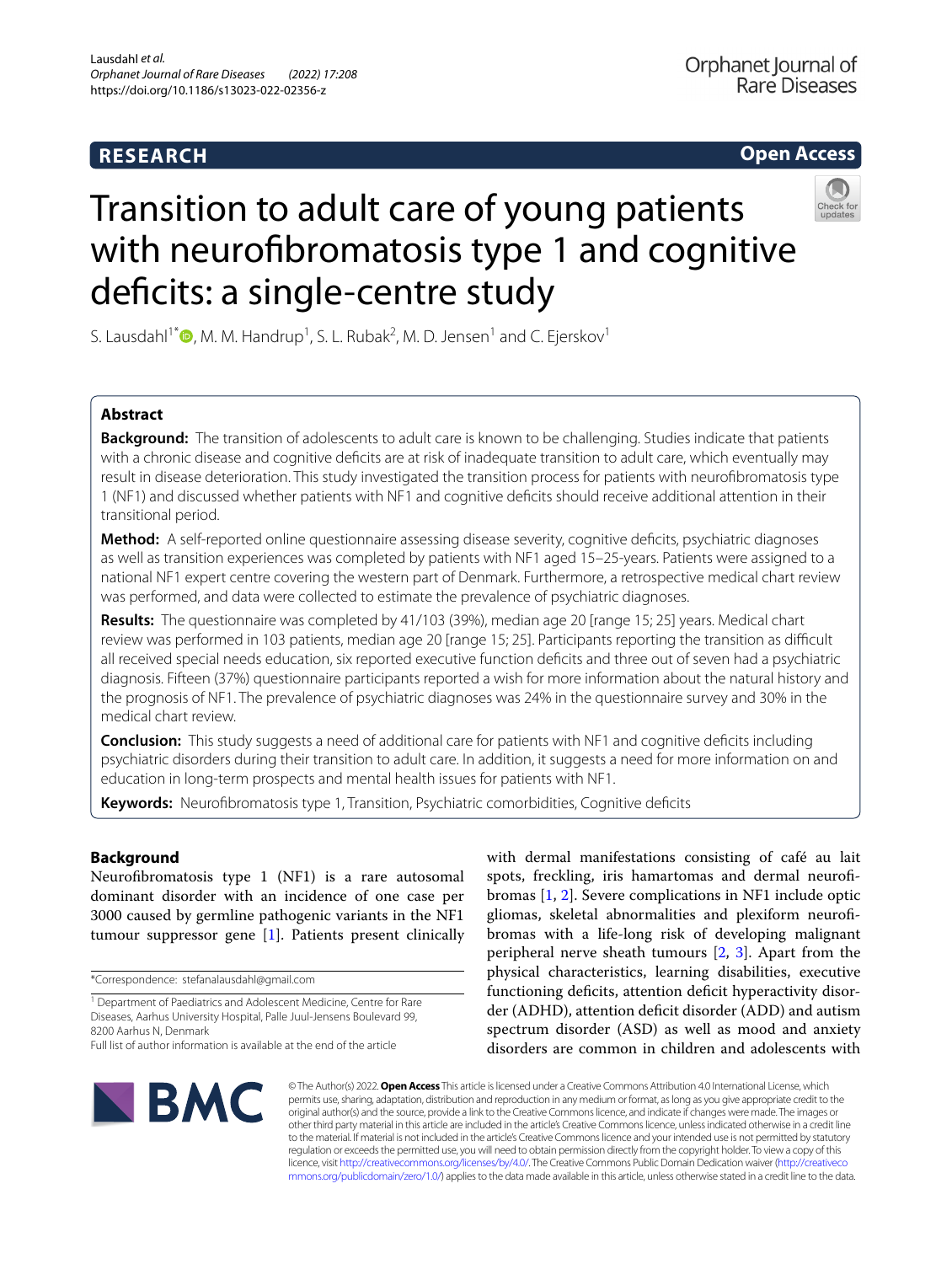NF1  $[4, 5]$  $[4, 5]$  $[4, 5]$  $[4, 5]$ . The aetiology of ADHD, ADD and ASD in patients with NF1 is not fully understood. It is estimated that up to 60% of patients with NF1 sufer from ADHD, although they rarely meet the criteria for the hyperactivity-type. Patients with NF1 are thus often positioned as a combined type or the inattentive type ADD  $[4, 6]$  $[4, 6]$  $[4, 6]$  $[4, 6]$ . It is estimated that as many as 25–40% of patients with NF1 meet the criteria for ASD [[4,](#page-5-3) [7](#page-5-6)].

As children with chronic diseases approach their teenage years, the transition into adult care starts. Generally, the transition in the healthcare system is a well-described and organised process focused on increasingly making the adolescents capable of managing their own disease  $[8, 9]$  $[8, 9]$  $[8, 9]$  $[8, 9]$ . The life expectancy for patients with severe chronic disorders has increased, and a successful transition is thus vital to prevent discontinuity of care and deterioration of health. However, often the transition process is unsuccessful [\[10](#page-5-9)[–12](#page-5-10)]. Literature in the feld is scarce but suggests that patients with severe chronic conditions and developmental disabilities may need a more dedicated focus in the transition process [\[10,](#page-5-9) [12,](#page-5-10) [13](#page-5-11)]. An Australian study showed that when patients with NF1 lack information about the long-term prospects of the disease, reproductive issues and the severity of the disease, it may lead to deteriorating health due to discontinuity of care [[14](#page-5-12)].

To the best of our knowledge, transition in teenagers and adolescents with NF1 and cognitive defcits has not been studied previously. The aim of this study was to investigate the needs of young adults with NF1 and cognitive deficits. This study was based on data from a self-reported questionnaire and medical chart reviews to describe the diagnostic spectrum of psychiatric diagnoses such as ADHD, ADD and ASD.

## **Methods**

In Denmark, patients with NF1 are followed in accordance with national clinical guidelines at one of two specialised departments: Centre for Rare Diseases, Aarhus University Hospital (CRD-AUH) or Centre for Rare Diseases, Rigshospitalet, Copenhagen  $[15]$  $[15]$  $[15]$ . The centres have a multidisciplinary approach and monitor patients with NF1 from infancy until old age, regardless of severity of NF1. This study was conducted at Centre for Rare Diseases, Aarhus University Hospital, which up take area is half of Denmark's population. In total 521 patients with NF1 attend CRD-AUH.

## **Questionnaire**

Patients aged 15–25 years with NF1 were included from the outpatient clinic at CRD-AUH. Patients were eligible for inclusion if they had a diagnosis according to the NIH criteria, met the age criteria and were registered for routine clinical follow up at CRD-AUH [\[16](#page-5-14)]. After designing the questionnaire fve patients tested the questionnaire and provided feedback.

Patients were invited by letter to complete an anonymous online questionnaire. One month following the invitation, participants received a reminder of the invitation in order to optimize the participation. The questionnaire was designed so that participants could only proceed to the next question if the current question was answered. This eliminated missing data. The questionnaire was divided into age groups; patients aged 15–17 years completed the questionnaire in the beginning of the transition process and patients aged  $18-25$  years in their post-transition period. The questionnaire was divided into the following six domains and contained 121 closed or semi-open-ended questions: (1) Background characteristics, (2) Disease severity, (3) Executive functions (e.g., difficulties in concentration, memory, navigating, and planning/completing tasks) and psychiatric diagnoses (patient report of diagnosis by a health professional), (4) Well-being, with focus on sexuality, suicidal ideations, and crime, (5) Expectations or experiences with transition from child to adult in the social service sector and (6) Expectations or experiences with health care transition at CRD-AUH.

## **Medical chart review**

From the medical chart, we collected data on demographics, NF1 diagnostic criteria, psychiatric diagnoses, and number of follow-up visits including non-appearances. Due to ethical regulations, it was not possible to link individual questionnaire data and medical chart data.

## **Data collection and analysis**

Study data were collected from the questionnaire as well as medical charts and managed using the RED-Cap (Research Electronic Data Capture) electronic data capture tool hosted at Department of Clinical Medicine, Aarhus University. REDCap is a secure, web-based software platform designed to support data capture for research, allowing the researcher to handle data and perform automated data exports [\[17\]](#page-5-15). Descriptive statistics were performed using counts and proportions for categorical variables and median and ranges for continuous variables.

## **Ethics**

The study was registered by Central Denmark Region ID-number 1-16-02-188-20. Online questionnaires were completed anonymously. The medical chart review was performed as a quality assurance project within CRD-AUH and in accordance with the Ethics Committee of Denmark, no approval is needed for this type of project.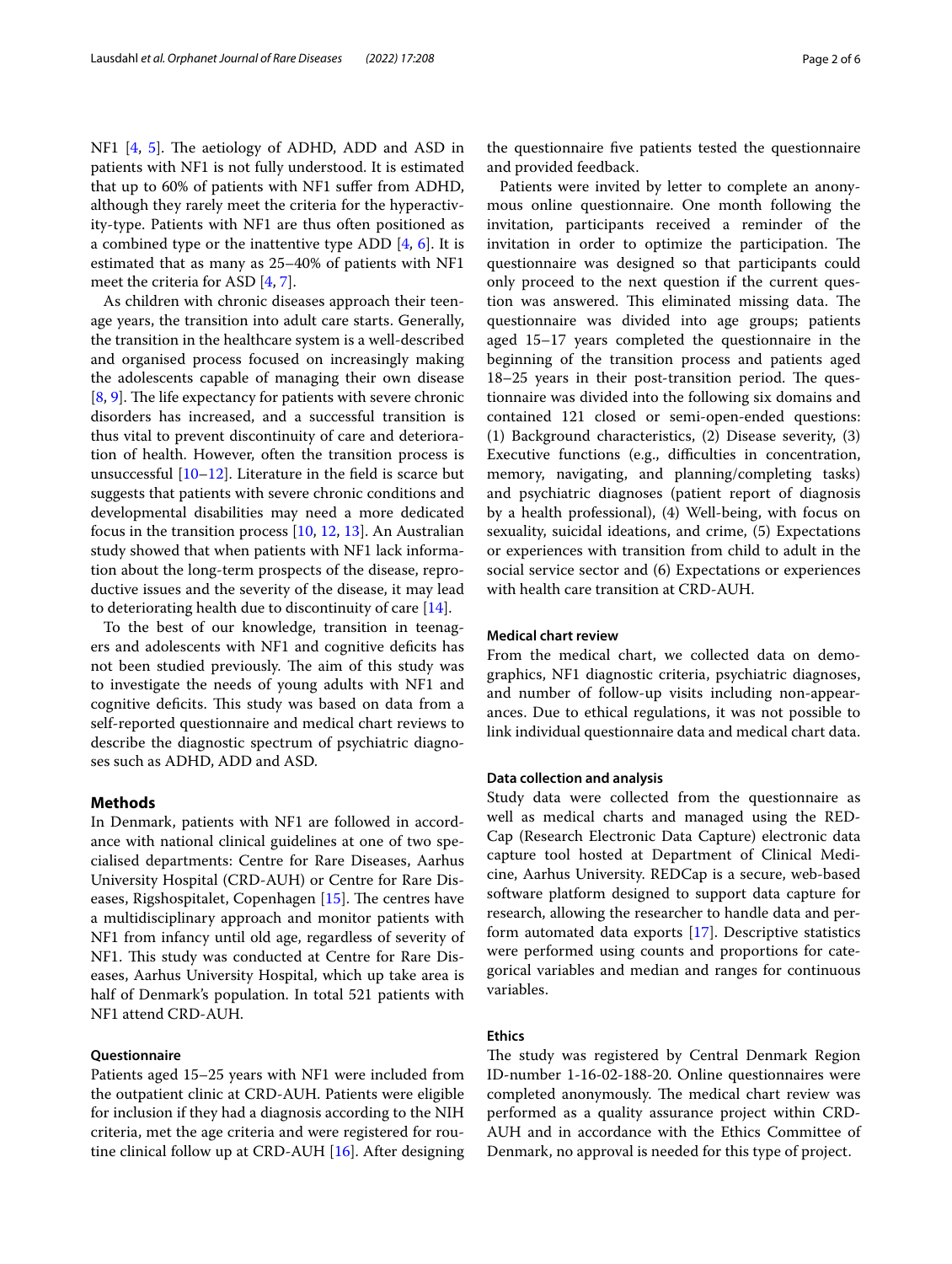## **Results**

## **Demographic data**

Figure [1](#page-2-0) shows a flow chart of patient inclusion; 103/521 patients were eligible to participate in the study according to inclusion criteria.

A total of 41 completed the questionnaire; ten participants in the group of 15–17-year-olds (4 females, 6 males) and 31 participants in the group of 18–25-yearolds (22 females, 9 males). Thirty-eight (93%) participants had been followed at CRD-AUH since childhood. Five (5/41, 12%) reported they were assisted by a parent to answer the questionnaire due to dyslexia.

The medical chart review was performed in 103 patients (59 males and 44 females) with a median age of 20 years. Twenty-seven (26%) patients were below the age of 18 years (11 females, 16 males). Most participants in both the questionnaire study (85%) and the medical chart review (93%) attended or had completed primary and lower secondary school, which in Denmark ends at ninth grade, at age 15–16 years. However, 60% and 49%, from the questionnaire and medical chart review group, respectively, were dependent on special needs education e.g., extra lessons or a resource teacher, which is an extra teacher who attends to students with cognitive deficits.

Table [1](#page-3-0) presents the baseline characteristics of both participants in the questionnaire survey and the medical chart review.

## **Psychiatric diagnoses and cognitive function**

Table [2](#page-3-1) presents psychiatric disorders among patients in both the questionnaire and the medical chart review.

<span id="page-2-0"></span>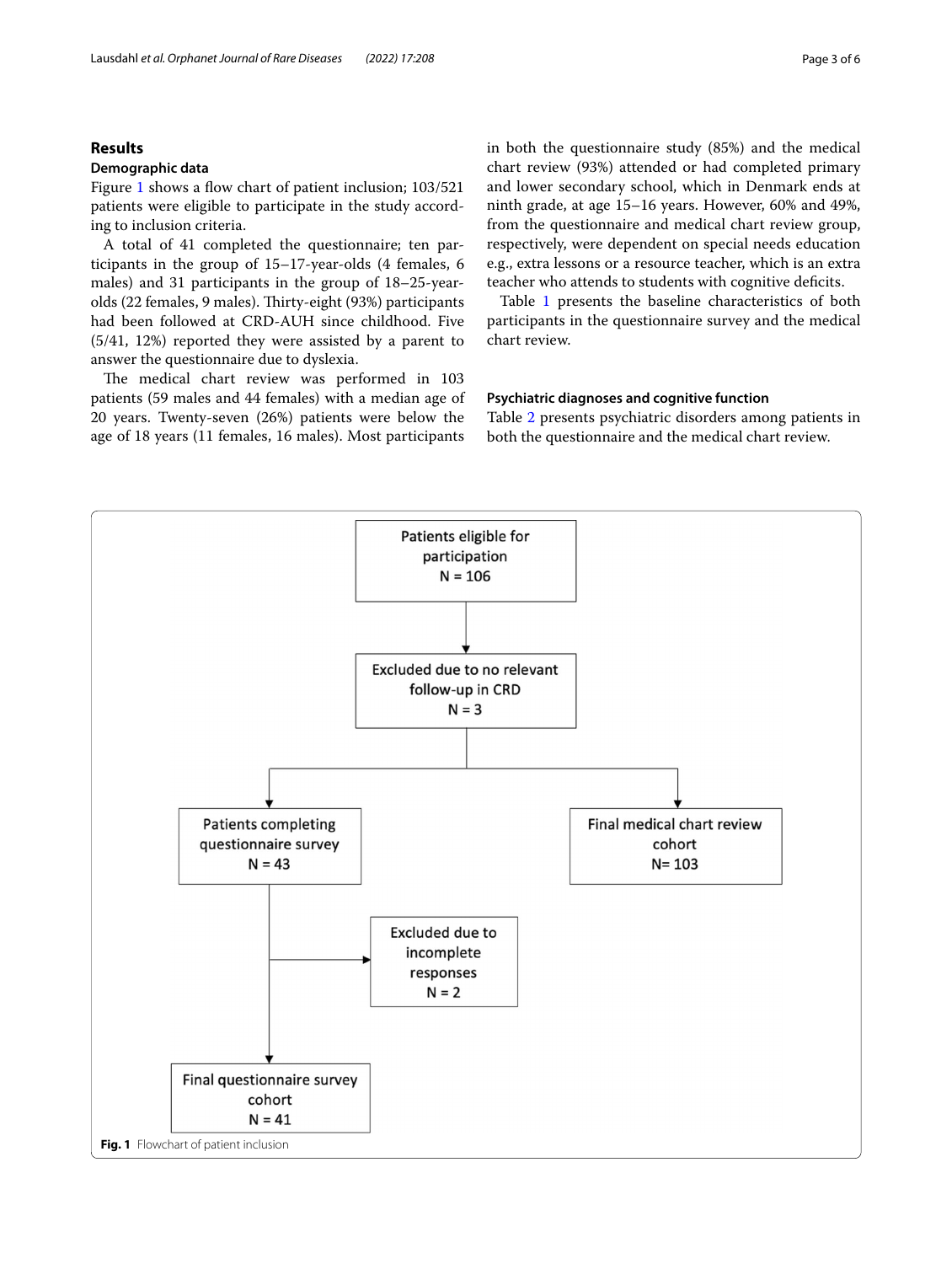## <span id="page-3-0"></span>**Table 1** Baseline characteristics

|                                                                                  | Questionnaire,<br>$n = 41$ | Medical<br>chart review,<br>$n = 103$ |
|----------------------------------------------------------------------------------|----------------------------|---------------------------------------|
| Age, median [range]                                                              | 20 [15;25]                 | 20 [15;25]                            |
| Females, n, (%)                                                                  | 26(63)                     | 45 (44)                               |
| Mild symptoms (pigmentary<br>changes, neurofibromas, iris<br>hamartomas), n, (%) | 25(61)                     | 34(33)                                |
| One or more severe symptoms<br>(PN, opticus glioma, dysplasia),<br>$n, (\% )$    | 16(41)                     | 69 (67)                               |

*PN* Plexiform neurofbromas

<span id="page-3-1"></span>**Table 2** Psychiatric diagnoses

|                         | <b>Ouestionnaire</b> ,<br>$n = 10/41(24%)$ | <b>Medical chart</b><br>review, $n = 31/103$ |
|-------------------------|--------------------------------------------|----------------------------------------------|
|                         |                                            | (30%)                                        |
| ADHD, n, (%)            | 1(10)                                      | 13 (42)                                      |
| ADD, n, (%)             | 2(20)                                      | 4(13)                                        |
| Autism, <i>n.</i> (%)   | 0                                          | 5(16)                                        |
| Depression, n, (%)      | 4(40)                                      | 4(13)                                        |
| Bipolar, $n$ , $(\%)$   | 0                                          | 1(3)                                         |
| Anxiety, n, (%)         | 1(10)                                      | 4(13)                                        |
| Eating disorder, n, (%) | 1(10)                                      | 3(10)                                        |
| Other, <i>n</i> , (%)   | 3(30)                                      | 8(25)                                        |

Ten (10/41, 24%) questionnaire participants reported to be diagnosed with a psychiatric disorder; seven had more than one psychiatric diagnosis. The combined prevalence of ADHD, ADD and autism among questionnaire participants was 7% (3/41). Deficits in executive functions were reported by 33 (80%) of the questionnaire participants. Furthermore, 13 (13/41, 32%) participants had experienced suicidal ideations and fve (5/41, 12%) were diagnosed with depression or anxiety.

In the medical chart review, the prevalence of psychiatric diagnoses was 31/103 (30%). Eight patients were registered with more than one psychiatric diagnosis. The combined prevalence of ADHD, ADD and autism among patients from the medical chart review was 21% (22/103). Additionally, 15 (15/103, 14%) had milder symptoms of cognitive deficits such as learning disabilities and attention challenges but no psychiatric diagnosis.

## **Experiences of transition**

#### *Experience of health care transition at CRD‑AUH*

Seven (7/41, 17%) questionnaire participants found the health care transition difficult; three had a psychiatric diagnosis and six reported defcits in executive functions. All seven reported a need for special education.

Fifteen (15/41, 37%) questionnaire participants expressed a wish for more information about the natural history of NF1 and the long-term prospects of the disease. Eight of these received special education, while three had a psychiatric diagnosis. Twelve had defcits in executive functions.

Twenty-two participants (22/41, 53%) reported a wish for more information about NF1 and mental health; four had a psychiatric diagnosis and 13 had a need of special education. Participants reporting the transition as difficult predominately reported a wish for seeing the same doctor for consultations at CRD-AUH.

None of the questionnaire participants reported nonappearance at medical follow-up visits, while in the medical chart review, 14 post-transitional adults were registered with at least one non-appearance during their period of transition; six of these patients were also diagnosed with a psychiatric disorder.

## *Experience of transition in the social service sector*

Six (6/31, 19%) post-transitional questionnaire participants found the transition in the sector of social services such as meetings with a social worker and educational counsellor difficult. They predominantly reported it was due to no formalised transition and from the day they turned 18, they had to manage social laws and regulations on their own. Four of these six participants had a psychiatric diagnosis.

All participants were asked if a consultation with a social health care worker employed at CRD-AUH would have been benefcial for their transition; 16 (39%) responded positively to this.

## **Discussion**

This study is the first in Denmark investigating the needs and experiences in the transition process of patients with NF1. We found that all seven participants (7/41, 17%) who reported the transition to be difficult had cognitive challenges; three had a psychiatric diagnosis, six had executive function defcits and all participants had special educational needs. Our fndings support our hypothesis that an additional support during the transition of patients with cognitive deficits would be beneficial. Furthermore, this study is the frst in Denmark to describe the prevalence of ADD, ADHD and ASD of 21% (22/103) in adolescents and young adults with NF1. The prevalence of ADHD, ADD and autism in our study was lower than reported in the existing literature, in which a prevalence for ADHD and ADD of up to 60% and of 25–40% for ASD was reported  $[4, 6, 7]$  $[4, 6, 7]$  $[4, 6, 7]$  $[4, 6, 7]$  $[4, 6, 7]$ . We noticed that additionally 15 (15/103, 14%) patients in the medical chart review were described with milder symptoms of cognitive defcits such as attention or learning disabilities, which could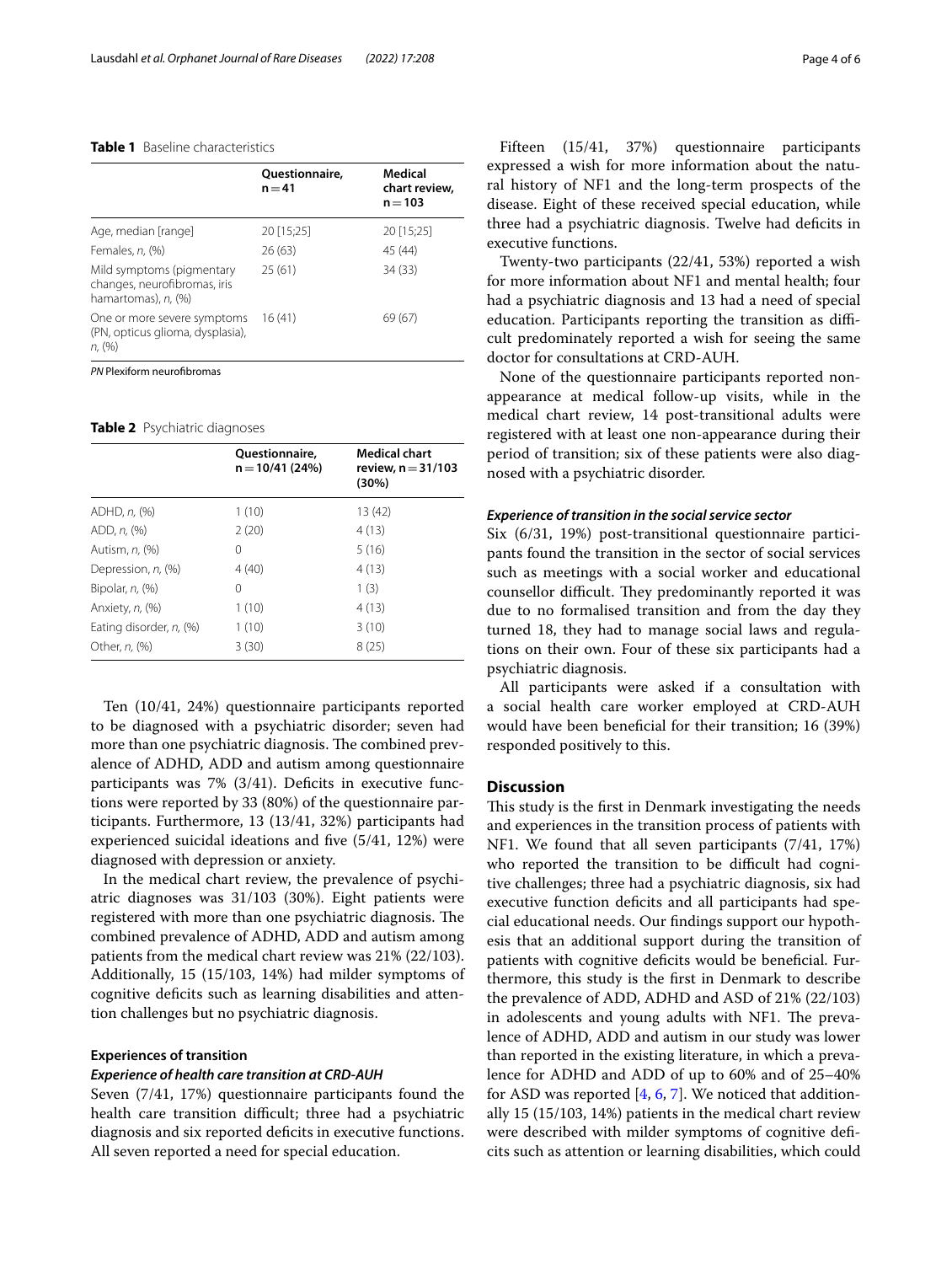indicate an underestimation of psychiatric diagnoses in this group. A high proportion (80%) of participants in the questionnaire survey reported deficits in executive functions, which is in line with existing literature [\[4](#page-5-3)]. Also, we found a high proportion of patients with a need of special education; 60% in questionnaire and 49% in medical chart review. It seems reasonable to conclude that these challenges may not only afect school and social life, but also make the transition to adult care more difficult. Thus, screening to identify those in a need of additional care during transition should be a part of the transition process. This was also found in a Delphi-study by Fair et al. in which the authors discussed the diference in transition processes for patients with and without developmental disabilities and highlighted the need for a specifc transition process adapted to patients with cognitive deficits  $[13]$  $[13]$  $[13]$ .

Fifteen (15/41, 37%) participants in the questionnaire survey reported a wish for more information about NF1 and the long-term prognosis. When such a need of patient self-management is not fulflled, the risk of discontinuity of care is more likely, which eventually increases the risk of not detecting disease progression in time [\[10](#page-5-9), [18](#page-5-16)]. To minimize discontinuity of care, it is highly important to educate the patient in patient self-management and inform them about prognosis and signs of disease progression [[8](#page-5-7)]. Contrary to parents' expectations, Rietman et al. reported that the need of care increased after the transition [\[3](#page-5-2)]. Kennedy et al. [\[9](#page-5-8)] found that one of the main issues of an inadequate transition is the risk of non-compliance to treatment, which makes routine clinical attendance less likely. We found that 14 (13%) patients over 18 years had at least one nonappearance at a follow up appointment and 45% of these patients were registered with a psychiatric diagnosis. We do not know the reasons for non-appearances, but the relatively high percentage of non-appearance may indicate the need of more attention during the transition process in patients with NF1 and cognitive defcits.

The questionnaire study also assessed the transition from child to adult in the social service sector context. Transition in the social service sector was difficult due to the abrupt change when patients reached legal age and thus, they have to deal with social laws and regulations on their own. Furthermore, in 39% of the cases, participants were favourably disposed towards a consultation with a social health care worker employed by CRD-AUH. This suggests that a closer corporation between the social system and the health care system would be beneficial, which is in line with a previous study by Reiss et al. [\[10](#page-5-9)]. Four out of six participants with an insufficient social sector transition had a psychiatric diagnosis, which underlines the need of additional support for these patients.

In previous studies, mental health is reported to be a major concern for patients with NF1 and their relatives [[3,](#page-5-2) [5\]](#page-5-4). Twenty-two (54%) participants in the questionnaire survey reported a wish for more knowledge of NF1 and mental health. Surprisingly, we found that 31% reported suicidal ideations and 13% were diagnosed with depression or anxiety. Our study data does not allow us to explore any linkage to NF1. A previous study by Berardelli et al. found suicidal ideation was signifcantly higher in adults with NF1 compared to the background population and in a recent Danish study, Doser et. al. found a higher prevalence of depression and anxiety among patients with NF1 compared to the background population [[5,](#page-5-4) [19](#page-5-17)].

The limitations of this study were a low response rate (42%), that more mildly than severely afected patients participated in the questionnaire study and that sixtythree percent of the questionnaire respondents were women, while women constituted 44% of the total cohort. Selection bias should be taken into consideration as patients with psychiatric comorbidity may not be as likely to participate in the questionnaire study. Unfortunately, it was not possible to link the data from questionnaires on patient level to the data from the medical chart review as the questionnaire survey participants were anonymous. Also, selection bias should be considered when generalizing this study, as patients with learning disabilities may be more likely to restrain from answering a questionnaire. Furthermore, patients who went through transition several years ago may experience recall-bias. Our study was not designed with a qualitative methodology. We tried to set up panel discussion with participants in order to discuss the results, which unfortunately was impossible within our time frame, although this would have been relevant. A future study designed as a qualitative interview study including a discussion with the adolescents and young adults with NF1 of this study's results is now being considered. Also, our study was only performed using retrospective and cross-sectional data, and it was not possible to draw conclusions on the possible outcomes for these patients later in life.

## **Conclusion**

Our study is among the frst to explore the health-care transition process in patients with NF1 and cognitive deficits. The results suggest that patients with NF1 and cognitive deficits may benefit from closer attention in their transition before, during and after the transition process. We found a lower prevalence of ADHD, ADD and ASD, highlighting a probable low recognition of cognitive morbidities among patients with NF1. Our study also highlights the need for better information to the young patient with NF1 on mental challenges and a